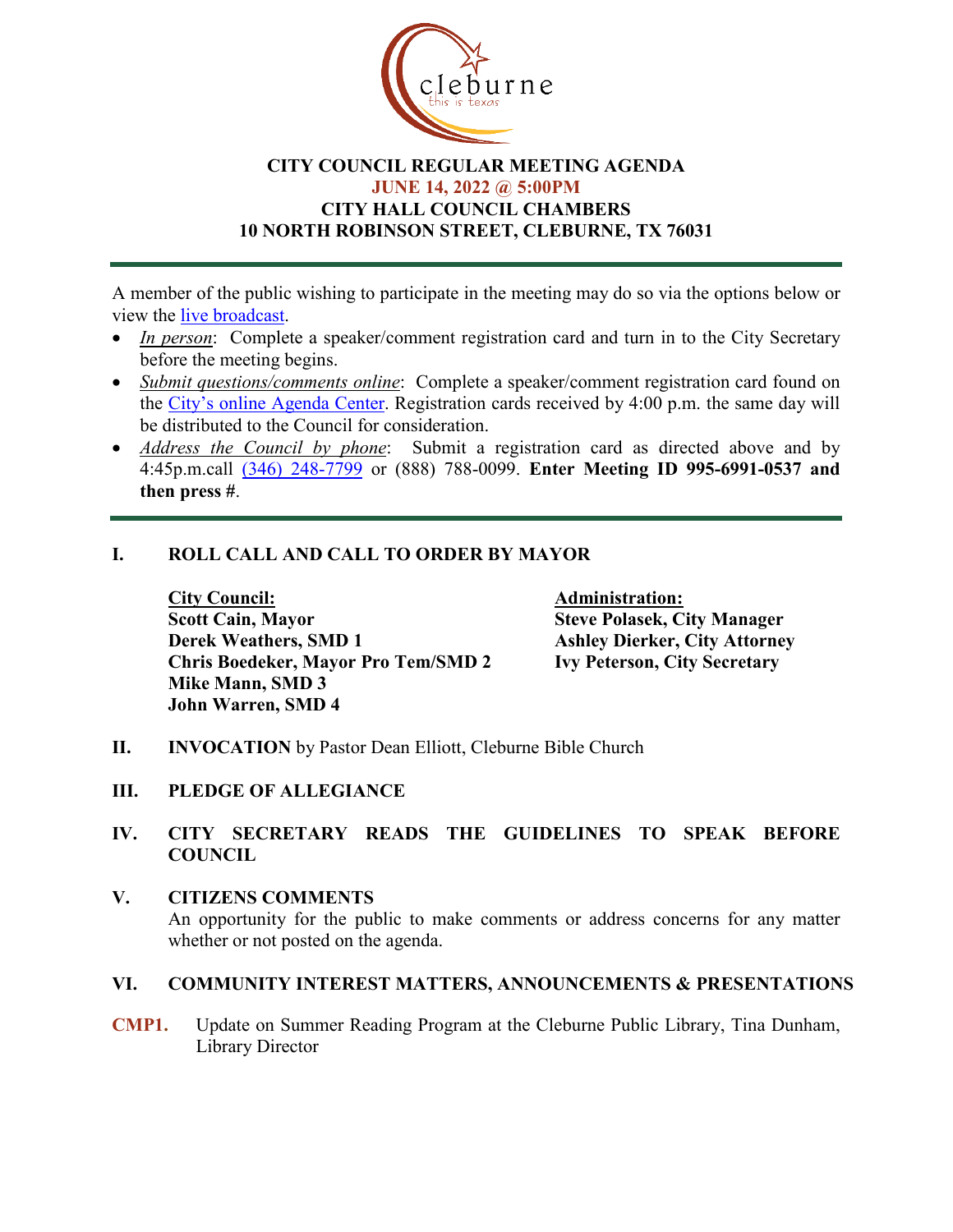# **CONSENT AGENDA**

All of the following items on the Consent Agenda are considered to be routine and selfexplanatory by the Council and will be enacted with one motion. There will be no separate discussion of these items unless a Council Member or citizen so requests. For a citizen to request removal of an item, a speaker card must be filled out and submitted to the City Secretary prior to the beginning of the meeting.

## **MN1. CONSIDER MINUTES FOR THE MAY 24, 2022 REGULAR COUNCIL MEETING.**

## **RS1. CONSIDER A RESOLUTION CONSENTING TO THE EXTENSION OF THE DECLARATION OF LOCAL DISASTER UNTIL JUNE 28, 2022.**

Presented by: Steve Polasek, City Manager

Summary: On March 23, 2020, the Mayor executed a Declaration of Local Disaster ("Declaration") for the City of Cleburne pursuant to Section 418.108(a) of the Texas Government Code, which was for a period of seven days. In accordance with 418.108(b) of the Texas Government Code and following Governor Greg Abbott's executive orders, the City Council has approved extensions to said Declaration, and continues to take actions to promote health and safety, and suppress the spread of COVID-19 in the community. This resolution for your consideration is to extend the existing Declaration to the next regular council meeting date of June 28, 2022 at 11:59 p.m. central daylight time.

## **RS2. CONSIDER A RESOLUTION SUPPORTING THE APPOINTMENT OF JEREMY HUTT, P.E., TO THE NORTH CENTRAL TEXAS COUNCIL OF GOVERNMENTS WESTERN REGION SOLID WASTE CAPACITY POLICY ADVISORY GROUP.**

Presented by: Steve Polasek, City Manager

Summary: The purpose of this item is to support the nomination of Jeremy Hutt, P.E., to the North Central Texas Council of Governments Western Region Solid Waste Capacity Policy Advisory Group (PAG). The purpose of the PAG is to provide a forum to examine, discuss, and make decisions on solid waste approaches, programs, and infrastructure for the Western Region. The North Central Texas Council of Governments is currently accepting nominations to fill the 32 city and county voting seats on the Western Region Solid Waste Capacity Policy Advisory Group.

### **RS3. CONSIDER A RESOLUTION RENEWING THE COMPREHENSIVE POLICY OF GUIDELINES AND CRITERIA FOR GOVERNING TAX ABATEMENT AGREEMENTS.**

Presented by: Grady Easdon, Economic Development Manager

Summary: Tax Abatements have been shown to be an effective and oftentimes necessary tool in the recruitment and retention of commercial and industrial business due to the highlycompetitive environment in attracting new business to Cleburne. The current policy was last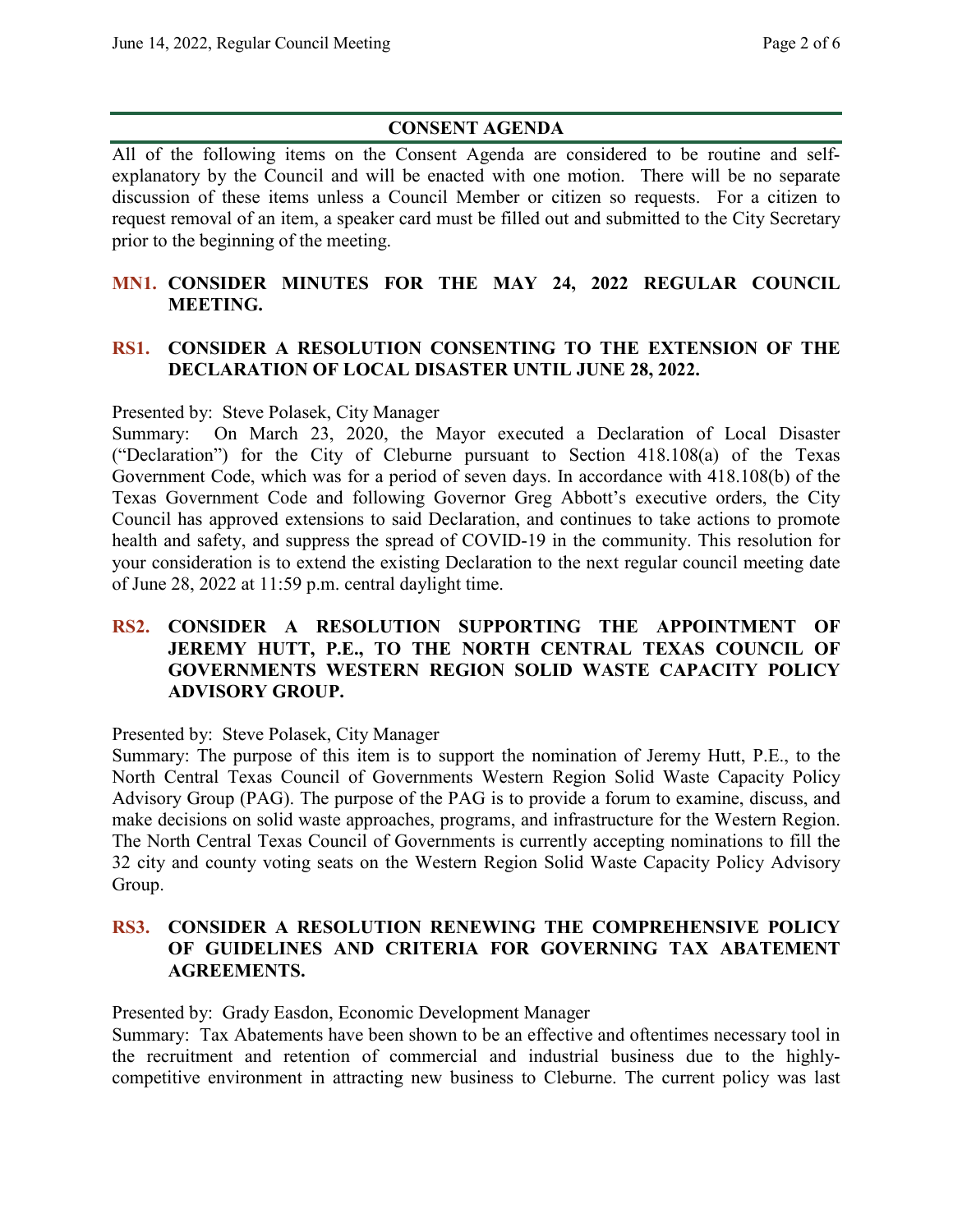updated in July of 2020, and Section 312.002 of the Tax Code requires renewal and adoption every two years. No changes are recommended at this time.

#### **ACTION AGENDA**

### **RS4. CONSIDER A RESOLUTION ADOPTING CRITERIA FOR USE IN THE 2022 REDISTRICTING PROCESS.**

Presented by: Ivy Peterson, City Secretary

Summary: The City Council approved Resolution #RS09-2021-117 on September 14, 2021, adopting a timeline for the redistricting of single member districts following the 2020 US Census. The timeline includes Council is to receive an update following the May 2022 election at a regularly scheduled meeting to re-initiate the redistricting process. Presenting this update is the City's contracted legal counsel for redistricting services, Mr. Sydney W. Falk, Jr. of Bickerstaff Heath Delgado Acosta, LLP.

The City Council has certain responsibilities for redistricting under federal and state law including but not limited to Amendments 14 and 15 to the United States Constitution, U.S.C.A.; Section 2 of the Voting Rights Act, 52 U.S.C.A. §10301; Article I, Section 1.2 of the City Charter; and Tex. Gov't Code Ann. §§ 2058.001 and 2058.002.

A review of the 2020 census data reveals that a population imbalance exists among the City's councilmember districts requiring redistricting of those districts. It is the intent of the City to comply with the Voting Rights Act and with all other relevant law, including *Shaw v. Reno*  jurisprudence.

A set of established redistricting criteria will serve as a framework to guide the City in the formulation and consideration of districting plans. Redistricting criteria will provide the City a means by which to evaluate proposed plans and will assist the City in its efforts to comply with all applicable federal and state laws.

### **RS5. CONSIDER A RESOLUTION ADOPTING GUIDELINES FOR PERSONS SUBMITTING SPECIFIC REDISTRICTING PROPOSALS AND PROVIDING COMMENTS.**

#### Presented by: Ivy Peterson, City Secretary

Summary: It is necessary to provide for the orderly consideration and evaluation of redistricting plans which may come before the Council. The guidelines are for persons who offer specific redistricting plans for Council consideration, or who offer comments regarding any proposed plan or the redistricting process generally. The Council also welcomes any comments relevant to the redistricting process. Presenting the guidelines, along with the process criteria, is the City's contracted legal counsel for redistricting services, Mr. Sydney W. Falk, Jr. of Bickerstaff Heath Delgado Acosta, LLP.

## **OR1. CONSIDER AN ORDINANCE AMENDING TITLE III: ADMINISTRATION, CHAPTER 30: CITY GOVERNMENT, SECTION 31.06: MINIMUM NUMBER OF MEMBERS; LENGTH OF TERMS OF THE CODE OF ORDINANCES.**

Presented by: Ivy Peterson, City Secretary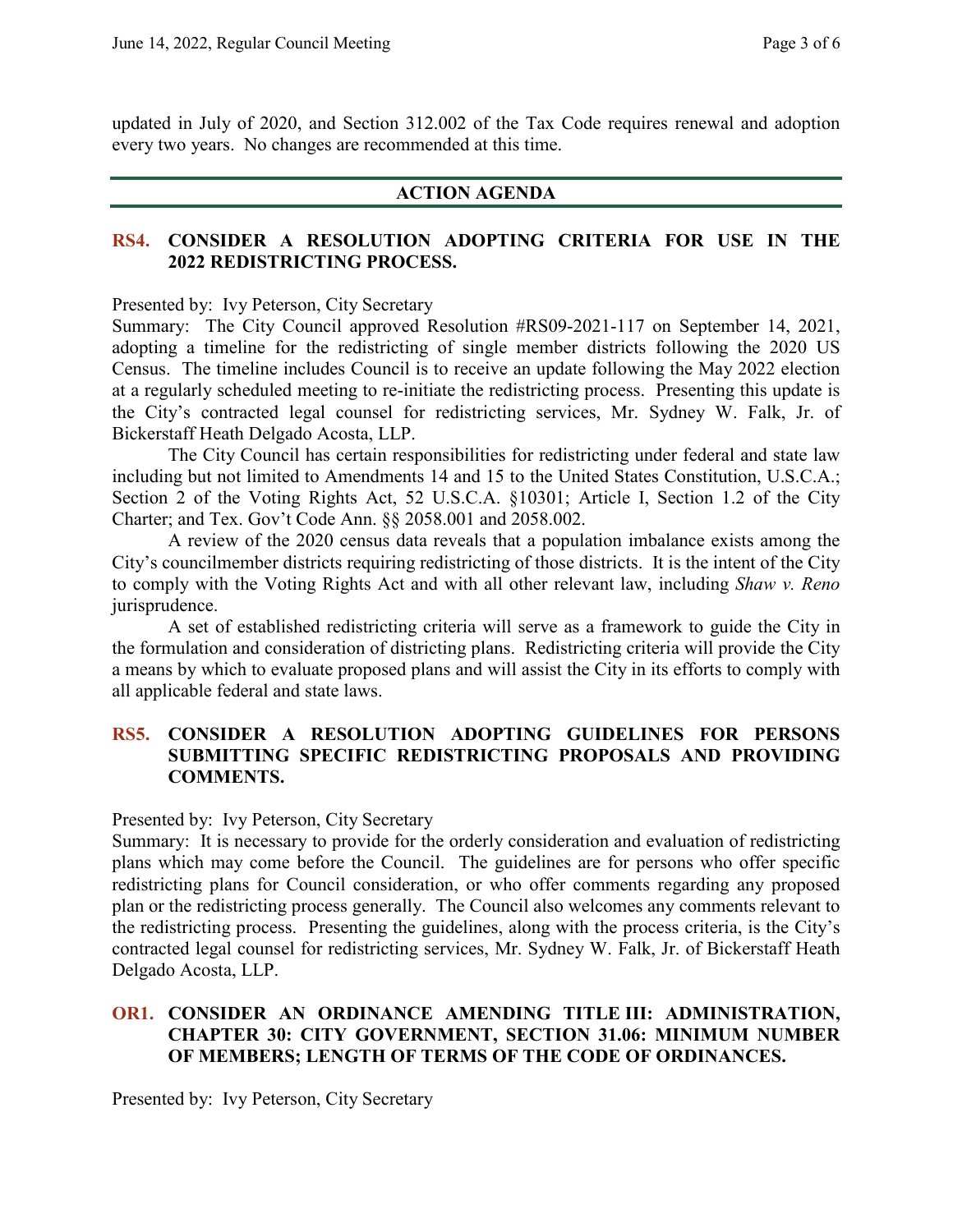Summary: This code amendment removes the restriction of board members serving no more than two consecutive terms on a particular board. With the rapid growth in Cleburne, this will be extremely useful by allowing active and involved community members to continue serving in order to assist in the uninterrupted continuance of a board's tasks, duties, or projects.

### **OR2.** *\*\*PUBLIC HEARING\*\** **CONSIDER AN ORDINANCE AMENDING TITLE XV: LAND USAGE, CHAPTER 154: SUBDIVISIONS, SECTION 154.085: STREET NAME SIGN REQUIREMENTS OF THE CODE OF ORDINANCES.**

Presented by: Jeremy Hutt, Director of Public Works

The existing Ordinance language is proposed to be updated to improve public safety and ensure compliance with the Texas Manual on Uniform Traffic Control Devices. The proposed update to Chapter 154, Section 154.085 will establish the requirements and guidelines for new developments to ensure consistent application of standards throughout the City. The update will address the following: General requirements, sign standards, installation requirements, approval requirements, and the requirements for custom signage.

### **OR3.** *\*\*PUBLIC HEARING\*\** **CONSIDER AN ORDINANCE AMENDING TITLE: XV: LAND USAGE, CHAPTER 151: FLOODPLAIN MANAGEMENT OF THE CODE OF ORDINANCES.**

Presented by: Jeremy Hutt, Director of Public Works

Summary: The City of Cleburne participates in the National Flood Insurance Program's (NFIP) Community Rating System (CRS), a voluntary program that provides flood insurance premium discounts to communities that implement programs and measures that exceed the minimum floodplain management requirements of the NFIP. Cleburne is rated a Class 8 in the system, which provides citizens with a 10% discount on flood insurance premiums.

In 2021, the Federal Emergency Management Agency (FEMA) revised requirements for elevating structures and mechanical equipment located within a designated flood zone. These new requirements, intended to reduce future flood damage, are a Class 8 prerequisite. This means that to continue to qualify for the Class 8 rating in the Community Rating System (CRS), they must be adopted and implemented.

The proposed ordinance modifications incorporate the required changes into the City of Cleburne Floodplain Ordinance.

### **RS6. CONSIDER A RESOLUTION APPROVING THE FINAL PLAT OF OSBORNE ADDITION, FOR 8 RESIDENTIAL LOTS, BEING ±25.873 ACRES, GENERALLY LOCATED AT THE NORTHWEST CORNER OF THE INTERSECTION OF COUNTY ROAD 801 AND COUNTY ROAD 701A, CASE PC22-026.**

Presented by: David Jones, Community Development Director

Summary: The applicant, Charles Osborne, is requesting approval of the final plat of Osborne Addition, consisting of eight (8) residential lots, generally located at the northwest corner of the intersection of County Road 801 and County Road 701A, within the City's Extraterritorial Jurisdiction (ETJ). The final plat meets all of the minimum requirements as outlined in Chapter 154 of the Code of Ordinances.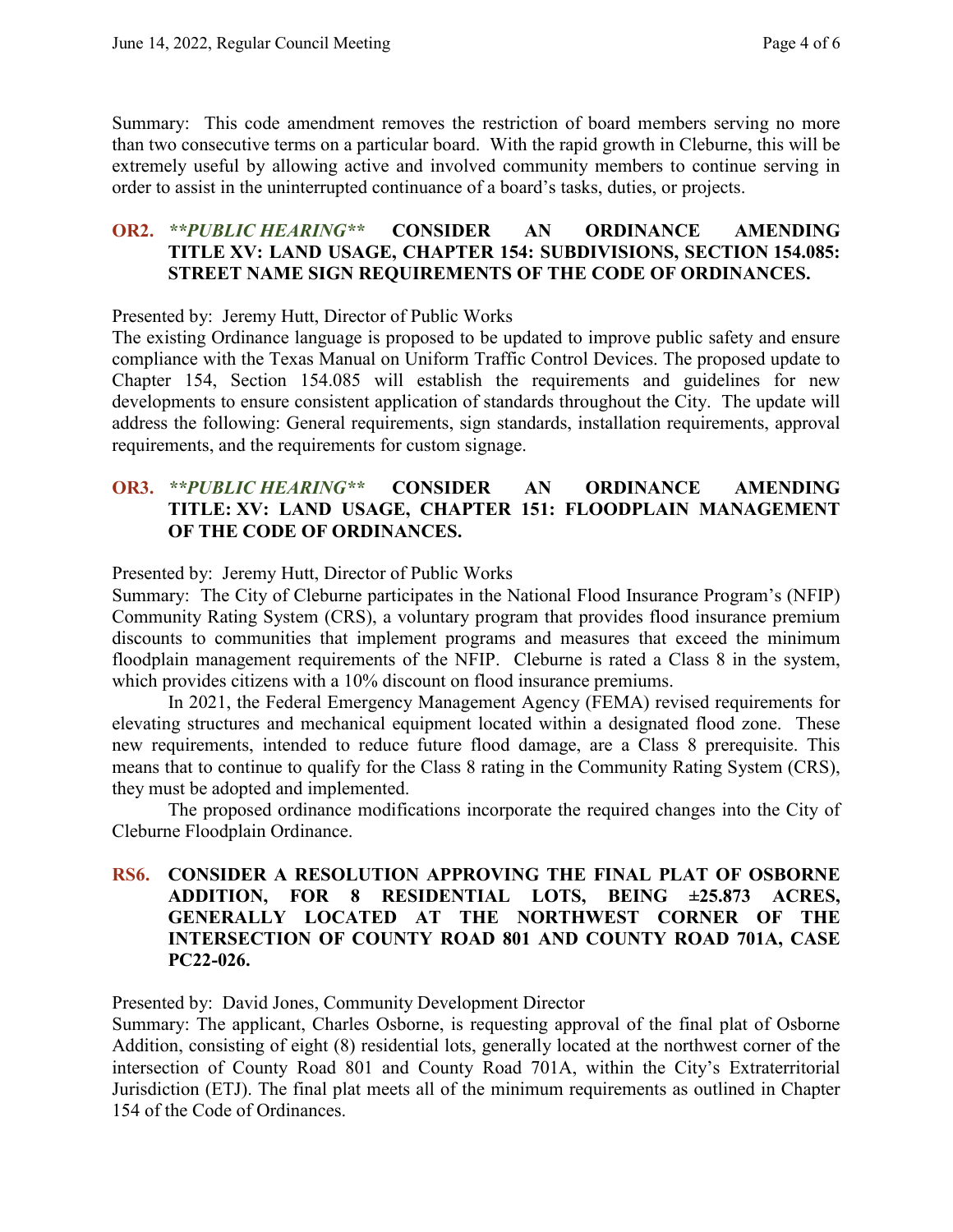### **RS7. CONSIDER A RESOLUTION APPROVING THE FINAL PLAT OF BELLE MEADOWS, PHASE 4, FOR 59 SINGLE-FAMILY RESIDENTIAL LOTS AND 1 OPEN SPACE LOT, BEING ±19.114 GENERALLY LOCATED WEST OF SOUTH NOLAN RIVER ROAD AND SOUTH OF THE INTERSECTION OF SURRY PLACE DRIVE AND MEADOW VIEW DRIVE, CASE PC22-032**

Presented by: David Jones, Community Development Director

Summary: The applicant, Raintree Homes, Inc., represented by Jeffrey Patterson, is requesting approval of the final plat for Belle Meadows Phase 4, which consists of 59 single-family residential lots and one (1) open space lot. This is the fourth phase of the Belle Meadows subdivision, which was originally platted in 2002. The final plat for phase 4 meets all of the minimum requirements as outlined in Chapters 154 and 155 of the Code of Ordinances and conforms with the approved preliminary plat.

## **OC1. CONSIDER ACCEPTING DONATION OF ARTWORK "THEY PASSED THIS WAY" FOR THE CONFERENCE CENTER.**

Presented by: Aaron Dobson, Director of Parks & Recreation

Summary: David Carter, on behalf of four local banks, would like the City to accept the donation of an art piece titled "They Passed This Way" as a tribute to Lowell Smith Jr. to be placed inside the main entrance of the Conference Center. This art piece will depict the importance Cleburne had along the Chisolm Trail and will feature the County Courthouse, cattle, Smith Ranch, and in the background a map of Texas.

## **DISCUSSION & UPDATES**

## **OC2. DISCUSS CAD/RMS CONSORTIUM UPDATE**

Presented by: Shane Wickson, Technical Services Lieutenant, Police Department

Summary: The Cleburne Police Department is currently cooperating with multiple other agencies across the county to launch a new consortium for public safety CAD/RMS interoperability. This report serves to update the council on the current status of the project and provide an opportunity for questions or discussion regarding the project.

## **EXECUTIVE SESSION**

Pursuant to the Open Meetings Act, Chapter 551, and the Texas Disaster Act, Chapter 418 of the Texas Government Code, Executive Session may be held at any time during the meeting that a need arises for the City Council to seek advice from the City Attorney as to any posted subject matter of this City Council Meeting.

**Section 551.071. Consultation with Attorney** The City Council will convene into executive session to receive legal advice from the City Attorney on the following matters in which the duty of the City Attorney to the City's governmental body under the Texas Disciplinary Rules of Professional Conduct of the State Bar of Texas clearly conflicts with Chapter 551 of the Texas Government Code: